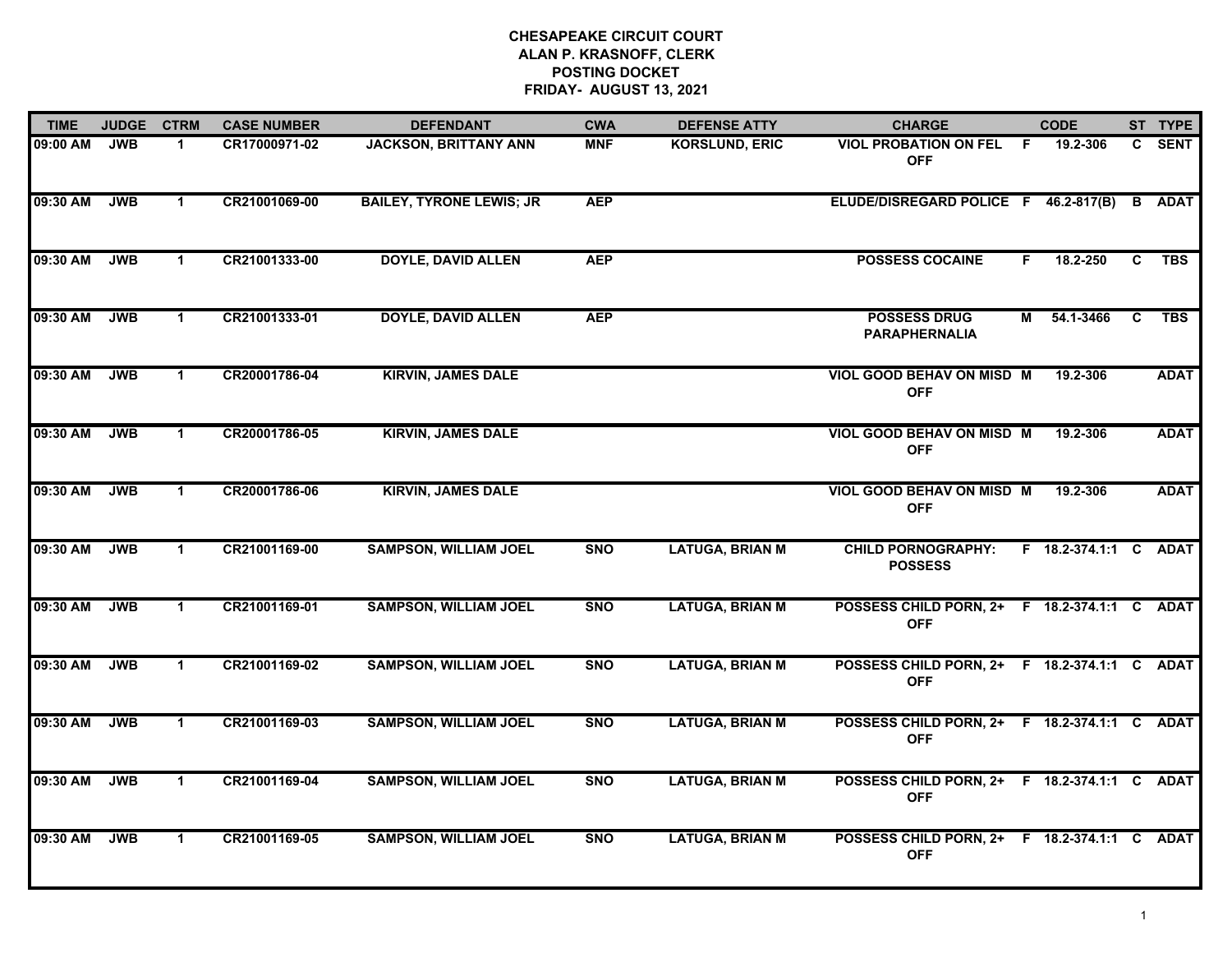| <b>TIME</b> | <b>JUDGE</b> | <b>CTRM</b>  | <b>CASE NUMBER</b> | <b>DEFENDANT</b>                       | <b>CWA</b> | <b>DEFENSE ATTY</b>     | <b>CHARGE</b>                                                    |     | <b>CODE</b>       |    | ST TYPE    |
|-------------|--------------|--------------|--------------------|----------------------------------------|------------|-------------------------|------------------------------------------------------------------|-----|-------------------|----|------------|
| 09:30 AM    | <b>JWB</b>   | 1.           | CR21001169-06      | <b>SAMPSON, WILLIAM JOEL</b>           | <b>SNO</b> | <b>LATUGA, BRIAN M</b>  | POSSESS CHILD PORN, 2+ F 18.2-374.1:1<br><b>OFF</b>              |     |                   |    | C ADAT     |
| 09:30 AM    | <b>JWB</b>   | $\mathbf{1}$ | CR21001169-07      | <b>SAMPSON, WILLIAM JOEL</b>           | <b>SNO</b> | <b>LATUGA, BRIAN M</b>  | POSSESS CHILD PORN, 2+ F 18.2-374.1:1 C ADAT<br><b>OFF</b>       |     |                   |    |            |
| 09:30 AM    | <b>JWB</b>   | $\mathbf 1$  | CR21001169-08      | <b>SAMPSON, WILLIAM JOEL</b>           | <b>SNO</b> | <b>LATUGA, BRIAN M</b>  | POSSESS CHILD PORN, 2+ F 18.2-374.1:1 C ADAT<br><b>OFF</b>       |     |                   |    |            |
| 09:30 AM    | <b>JWB</b>   | 1            | CR10000523-03      | YARBOROUGH, ANTHONY<br><b>DONELLA</b>  | <b>AJS</b> | <b>MORRIS, DIALLO K</b> | <b>VIOL PROBATION ON FEL</b><br><b>OFF</b>                       | - F | 19.2-306          |    | C ADAT     |
| 09:30 AM    | <b>JWB</b>   | $\mathbf 1$  | CR19001662-00      | YARBOROUGH, ANTHONY<br><b>DONNELLA</b> | <b>AJS</b> | Morris, Diallo K.       | LIC REVOKED H.O.                                                 | F.  | B.46.2-357        |    | C ADAT     |
| 09:30 AM    | <b>JWB</b>   | $\mathbf 1$  | CR19001662-01      | YARBOROUGH, ANTHONY<br><b>DONNELLA</b> | <b>AJS</b> | Morris, Diallo K.       | <b>FTA-TRIAL</b>                                                 |     | M 18.2-456(6)     |    | C ADAT     |
| 10:30 AM    | <b>JWB</b>   | $\mathbf 1$  | CR21001137-00      | <b>HUANG, LISA</b>                     | <b>JAF</b> |                         | 74/55 SP                                                         |     | G.46.2-870 S TRYL |    |            |
| 11:00 AM    | <b>JWB</b>   | $\mathbf 1$  | CR17000297-04      | <b>JOHNSON, DONNA MARIE</b>            | <b>SRD</b> | <b>MARTIN, TERENCE</b>  | <b>VIOL PROBATION ON FEL</b><br><b>OFF</b>                       | F.  | 19.2-306          | C. | <b>REV</b> |
| 11:00 AM    | <b>JWB</b>   | $\mathbf{1}$ | CR17000297-05      | <b>JOHNSON, DONNA MARIE</b>            | <b>SRD</b> | <b>MARTIN, TERENCE</b>  | <b>VIOL PROBATION ON FEL</b><br><b>OFF</b>                       | -F  | 19.2-306          | C  | <b>REV</b> |
| 12:15 PM    | <b>JWB</b>   | $\mathbf 1$  | CR19001799-00      | <b>ELDRIDGE, JORDAN LEE</b>            | <b>BKF</b> |                         | HOLDER, WILLIAM JOSHUA IDENTY THFT: FINANC LOSS F<br>> \$200     |     | 18.2-186.3        |    | C SENR     |
| 12:15 PM    | <b>JWB</b>   | $\mathbf{1}$ | CR19001799-01      | <b>ELDRIDGE, JORDAN LEE</b>            | <b>BKF</b> |                         | HOLDER, WILLIAM JOSHUA OTHER FORGERY/UTTERING F                  |     | 18.2-172          |    | C SENR     |
| 12:15 PM    | <b>JWB</b>   | $\mathbf{1}$ | CR19001799-02      | <b>ELDRIDGE, JORDAN LEE</b>            | <b>BKF</b> |                         | HOLDER, WILLIAM JOSHUA OTHER FORGERY/UTTERING F                  |     | 18.2-172          |    | C SENR     |
| 12:15 PM    | <b>JWB</b>   | $\mathbf 1$  | CR19001799-03      | <b>ELDRIDGE, JORDAN LEE</b>            | <b>BKF</b> |                         | HOLDER, WILLIAM JOSHUA OTHER FORGERY, EMPLOY F<br><b>AS TRUE</b> |     | 18.2-172          |    | C SENR     |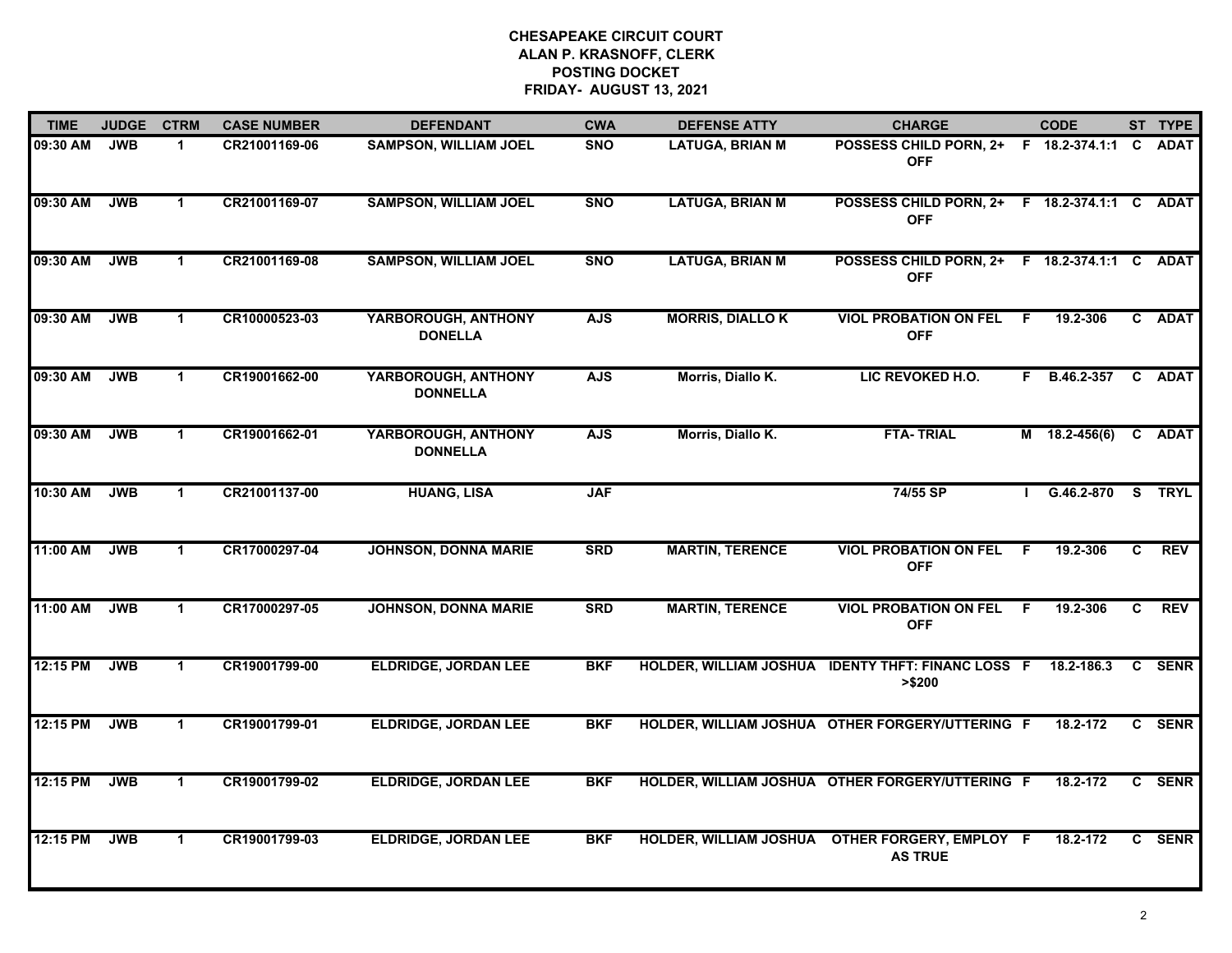| <b>TIME</b> | <b>JUDGE</b> | <b>CTRM</b>          | <b>CASE NUMBER</b> | <b>DEFENDANT</b>               | <b>CWA</b> | <b>DEFENSE ATTY</b>           | <b>CHARGE</b>                                      |     | <b>CODE</b> |   | ST TYPE   |
|-------------|--------------|----------------------|--------------------|--------------------------------|------------|-------------------------------|----------------------------------------------------|-----|-------------|---|-----------|
| 12:15 PM    | <b>JWB</b>   | $\blacktriangleleft$ | CR19001799-04      | <b>ELDRIDGE, JORDAN LEE</b>    | <b>BKF</b> | HOLDER, WILLIAM JOSHUA        | OTHER FORGERY, EMPLOY F<br><b>AS TRUE</b>          |     | 18.2-172    |   | C SENR    |
| 12:15 PM    | <b>JWB</b>   | $\blacktriangleleft$ | CR19001799-05      | <b>ELDRIDGE, JORDAN LEE</b>    | <b>BKF</b> | <b>HOLDER, WILLIAM JOSHUA</b> | <b>OBTAIN MONEY FALSE</b><br><b>PRET &lt;\$500</b> | м   | 18.2-178    |   | C SENR    |
| 12:15 PM    | <b>JWB</b>   | $\mathbf 1$          | CR19001799-06      | <b>ELDRIDGE, JORDAN LEE</b>    | <b>BKF</b> | <b>HOLDER, WILLIAM JOSHUA</b> | <b>OBTAIN MONEY FALSE</b><br><b>PRET &lt;\$500</b> | м   | 18.2-178    |   | C SENR    |
| 02:00 PM    | <b>JWB</b>   | $\blacktriangleleft$ | CR20000435-00      | PERRY, KATHERINE ANN           | <b>AEP</b> | <b>Hedges, Paul</b>           | <b>POSSESS HEROIN</b>                              | F.  | 18.2-250    | C | <b>DD</b> |
| 02:30 PM    | <b>JWB</b>   | $\mathbf{1}$         | CR20000706-13      | <b>WOODS, KEVIN LAMONT; JR</b> | <b>MNF</b> | <b>WINSTEAD, FAITH SHAW</b>   | <b>VIOL PROBATION ON FEL</b><br><b>OFF</b>         | F.  | 19.2-306    |   | C BOND    |
| 02:30 PM    | <b>JWB</b>   | $\mathbf 1$          | CR20000706-14      | <b>WOODS, KEVIN LAMONT; JR</b> | <b>MNF</b> | <b>WINSTEAD, FAITH SHAW</b>   | <b>VIOL PROBATION ON FEL F</b><br><b>OFF</b>       |     | 19.2-306    |   | C BOND    |
| 02:30 PM    | <b>JWB</b>   | $\blacktriangleleft$ | CR20000706-15      | <b>WOODS, KEVIN LAMONT; JR</b> | <b>MNF</b> | <b>WINSTEAD, FAITH SHAW</b>   | <b>VIOL PROBATION ON FEL</b><br><b>OFF</b>         | -F. | 19.2-306    |   | C BOND    |
| 02:30 PM    | <b>JWB</b>   | $\blacktriangleleft$ | CR20000706-16      | <b>WOODS, KEVIN LAMONT; JR</b> | <b>MNF</b> | <b>WINSTEAD, FAITH SHAW</b>   | <b>VIOL PROBATION ON FEL</b><br><b>OFF</b>         | E   | 19.2-306    |   | C BOND    |
| 02:30 PM    | <b>JWB</b>   | -1                   | CR20000706-17      | <b>WOODS, KEVIN LAMONT; JR</b> | <b>MNF</b> | <b>WINSTEAD, FAITH SHAW</b>   | <b>VIOL PROBATION ON FEL</b><br><b>OFF</b>         | -F  | 19.2-306    |   | C BOND    |
| 02:30 PM    | <b>JWB</b>   | $\blacktriangleleft$ | CR20000706-18      | <b>WOODS, KEVIN LAMONT; JR</b> | <b>MNF</b> | <b>WINSTEAD, FAITH SHAW</b>   | <b>VIOL PROBATION ON FEL</b><br><b>OFF</b>         | E   | 19.2-306    |   | C BOND    |
| 02:30 PM    | <b>JWB</b>   | $\mathbf 1$          | CR20000706-19      | <b>WOODS, KEVIN LAMONT; JR</b> | <b>MNF</b> | <b>WINSTEAD, FAITH SHAW</b>   | <b>VIOL PROBATION ON FEL</b><br><b>OFF</b>         | -F  | 19.2-306    |   | C BOND    |
| 02:30 PM    | <b>JWB</b>   | $\mathbf 1$          | CR20000706-20      | <b>WOODS, KEVIN LAMONT; JR</b> | <b>MNF</b> | <b>WINSTEAD, FAITH SHAW</b>   | <b>VIOL PROBATION ON FEL</b><br><b>OFF</b>         | F.  | 19.2-306    |   | C BOND    |
| 02:30 PM    | <b>JWB</b>   | $\mathbf 1$          | CR20000706-21      | <b>WOODS, KEVIN LAMONT; JR</b> | <b>MNF</b> | <b>WINSTEAD, FAITH SHAW</b>   | <b>VIOL PROBATION ON FEL</b><br><b>OFF</b>         | F.  | 19.2-306    |   | C BOND    |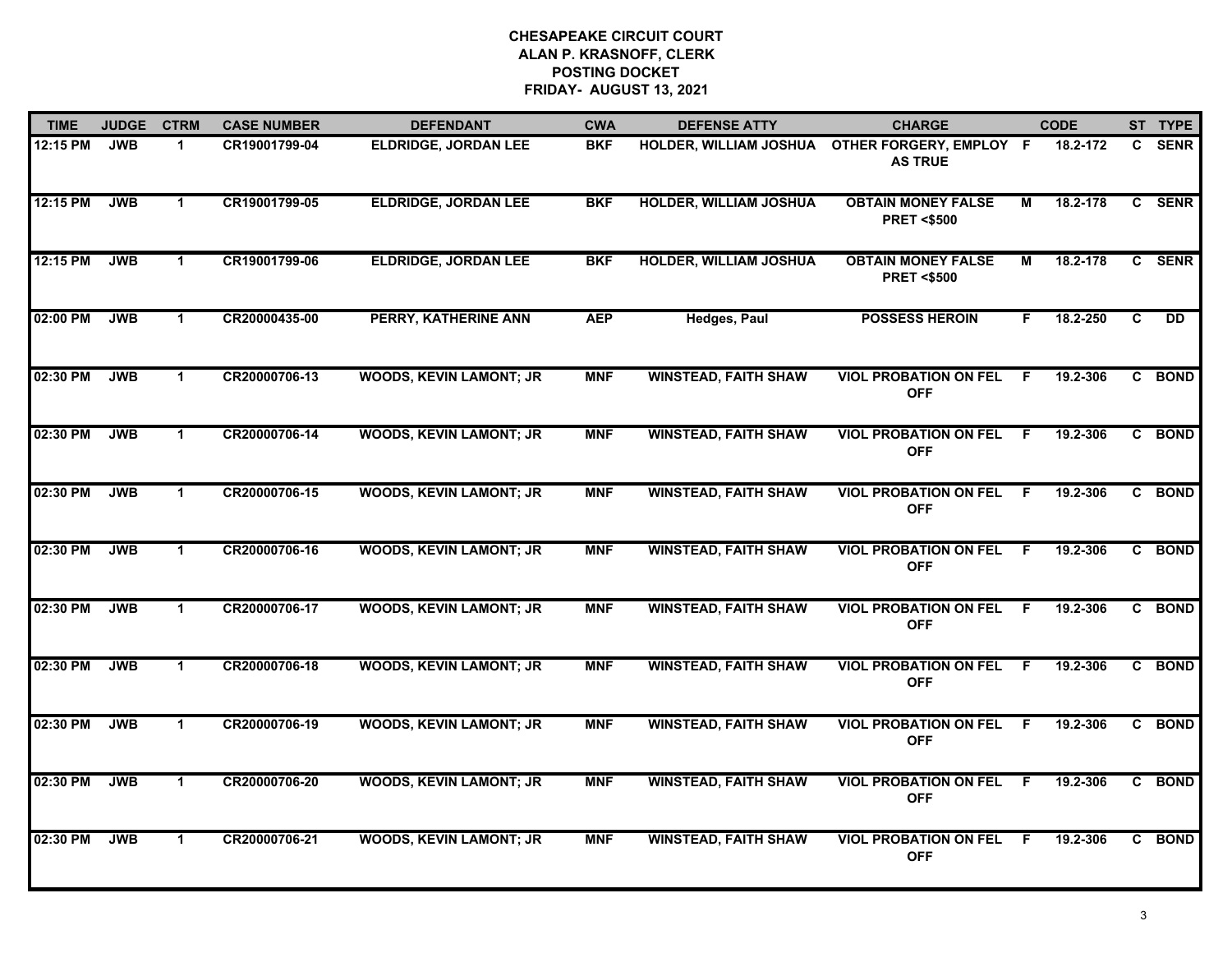| <b>TIME</b> | <b>JUDGE</b> | <b>CTRM</b>          | <b>CASE NUMBER</b> | <b>DEFENDANT</b>                | <b>CWA</b> | <b>DEFENSE ATTY</b>           | <b>CHARGE</b>                                 |              | <b>CODE</b>    |                | ST TYPE       |
|-------------|--------------|----------------------|--------------------|---------------------------------|------------|-------------------------------|-----------------------------------------------|--------------|----------------|----------------|---------------|
| 02:30 PM    | <b>JWB</b>   | $\mathbf{1}$         | CR20000706-22      | WOODS, KEVIN LAMONT; JR         | <b>MNF</b> | <b>WINSTEAD, FAITH SHAW</b>   | <b>VIOL PROBATION ON FEL</b><br><b>OFF</b>    | -F           | 19.2-306       |                | C BOND        |
| 02:30 PM    | <b>JWB</b>   | $\blacktriangleleft$ | CR20000706-23      | <b>WOODS, KEVIN LAMONT; JR</b>  | <b>MNF</b> | <b>WINSTEAD, FAITH SHAW</b>   | <b>VIOL PROBATION ON FEL</b><br><b>OFF</b>    | -F           | 19.2-306       |                | C BOND        |
| 02:30 PM    | <b>JWB</b>   | $\blacktriangleleft$ | CR20000706-24      | <b>WOODS, KEVIN LAMONT; JR</b>  | <b>MNF</b> | <b>WINSTEAD, FAITH SHAW</b>   | <b>VIOL PROBATION ON FEL</b><br><b>OFF</b>    | -F           | 19.2-306       |                | C BOND        |
| 02:30 PM    | <b>JWB</b>   | $\blacktriangleleft$ | CR20000706-25      | <b>WOODS, KEVIN LAMONT; JR</b>  | <b>MNF</b> | <b>WINSTEAD, FAITH SHAW</b>   | <b>VIOL PROBATION ON FEL</b><br><b>OFF</b>    | -F           | 19.2-306       |                | C BOND        |
| 03:00 PM    | <b>JWB</b>   | $\mathbf{1}$         | CR21001452-00      | <b>CULLEN, SHANE SCOTT</b>      | <b>SRD</b> | <b>WALL, LUCILLE</b>          | <b>BOND APPEAL</b>                            | $\mathbf{o}$ | 19.2-124       |                | C BOND        |
| 09:00 AM    | <b>RGM</b>   | 3                    | CR21000524-00      | <b>ANIKE, EMEKA EMMANUEL</b>    | <b>ASA</b> | <b>CRAWFORD, TIFFANY T</b>    | <b>DRIVING WHILE INTOX,</b><br><b>MAIMING</b> | F.           | $18.2 - 51.4$  |                | <b>B</b> PLEA |
| 09:00 AM    | RGM          | 3                    | CR21000524-01      | <b>ANIKE, EMEKA EMMANUEL</b>    | <b>ASA</b> | <b>CRAWFORD, TIFFANY T</b>    | DWI: 2ND OFF W/IN 5Y                          | М            | B.18.2-266     | $\overline{B}$ | <b>PLEA</b>   |
| 09:30 AM    | RGM          | $\mathbf{3}$         | CR08000700-02      | <b>LINDSAY, DANIEL BRAY</b>     | <b>BKF</b> | <b>SPARTZ, SARA</b>           | <b>VIOL PROBATION ON FEL</b><br><b>OFF</b>    | F            | 19.2-306       | C.             | <b>REV</b>    |
| 09:30 AM    | <b>RGM</b>   | $\mathbf{3}$         | CR10000445-04      | <b>LINDSAY, DANIEL BRAY</b>     | <b>BKF</b> | <b>SPARTZ, SARA</b>           | <b>VIOL PROBATION ON FEL</b><br><b>OFF</b>    | -F           | 19.2-306       | C.             | <b>REV</b>    |
| 10:00 AM    | <b>RGM</b>   | $\mathbf{3}$         | CR21000726-00      | <b>WARD, RICHARD NEWCOMBE</b>   | <b>JAF</b> | Rosenberg, Michael            | DWI, 1ST (ACC)                                | М            | A.18.2-266     | S.             | <b>PLEA</b>   |
| 10:00 AM    | RGM          | 3 <sup>1</sup>       | CR21000726-01      | <b>WARD, RICHARD NEWCOMBE</b>   | <b>JAF</b> | <b>ROSENBURG, MICHAEL</b>     | <b>FAIL TO REPORT ACC &gt;</b><br>\$1000      | F.           | $C.46.2 - 894$ | B              | <b>PLEA</b>   |
| 10:30 AM    | <b>RGM</b>   | 3                    | CR13002447-02      | <b>BROWN, DARREN MARQUEZZ</b>   | <b>AYR</b> | <b>HOLDER, WILLIAM JOSHUA</b> | <b>VIOL PROBATION</b><br>(LARCENY)            | F.           | 19.2-306       |                | C BOND        |
| 11:00 AM    | <b>RGM</b>   | 3                    | CR21001461-00      | <b>JOHNSON, TRAMONE ANTONIO</b> | <b>EEM</b> | <b>TINGLE, LESLEE</b>         | <b>BOND APPEAL</b>                            | $\mathbf{o}$ | 19.2-124       |                | C BOND        |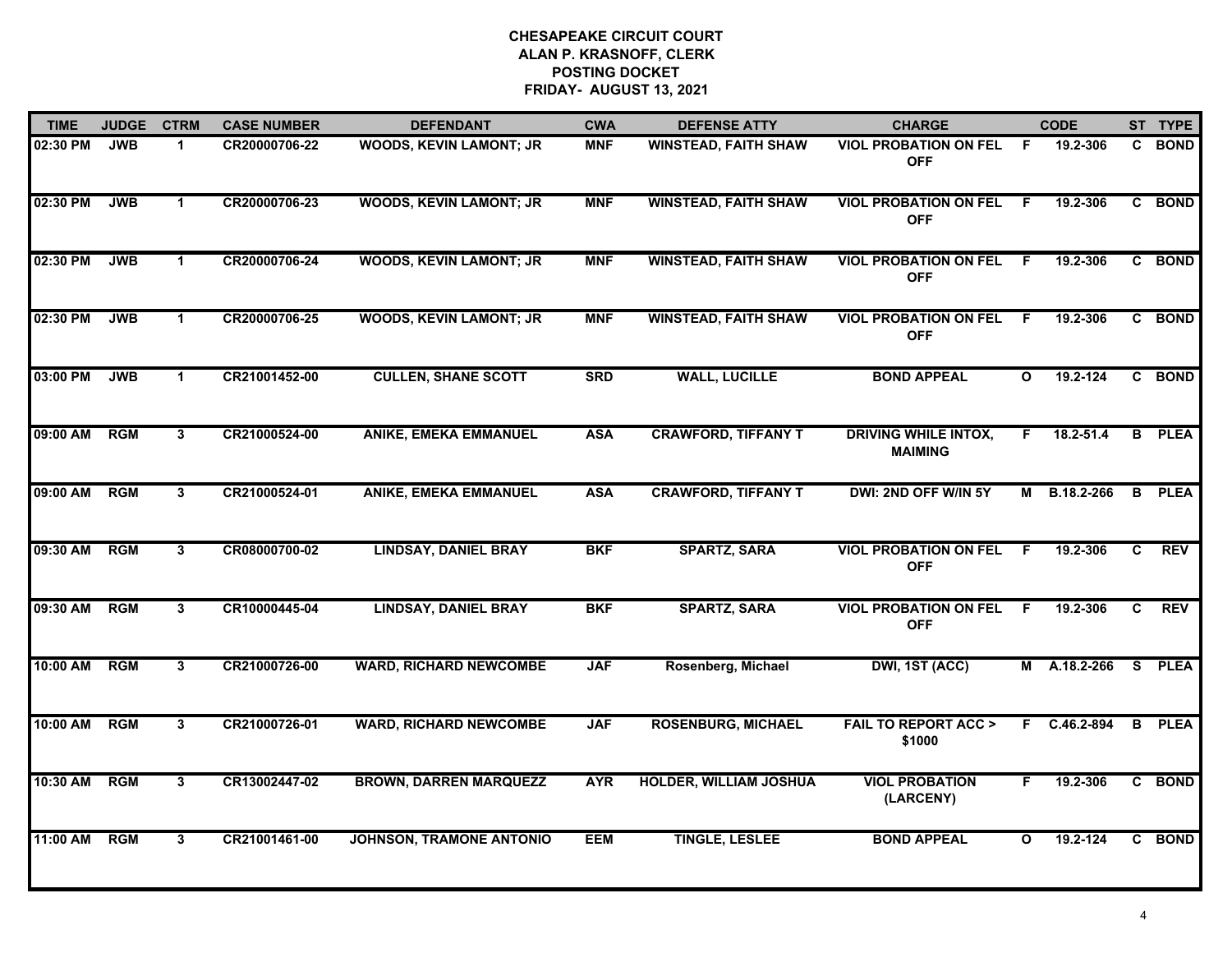| <b>TIME</b> | <b>JUDGE</b> | <b>CTRM</b>             | <b>CASE NUMBER</b> | <b>DEFENDANT</b>                | <b>CWA</b>      | <b>DEFENSE ATTY</b>           | <b>CHARGE</b>                                  |              | <b>CODE</b>      |                | ST TYPE       |
|-------------|--------------|-------------------------|--------------------|---------------------------------|-----------------|-------------------------------|------------------------------------------------|--------------|------------------|----------------|---------------|
| 01:00 PM    | <b>RGM</b>   | $\mathbf{3}$            | CR21001066-00      | THOMAS, ROBERT JAMES; JR        | <b>DAM</b>      | PAGE, ANDREW R                | <b>POSSESS COCAINE</b>                         | F.           | 18.2-250         | B              | <b>PLEA</b>   |
| 01:00 PM    | RGM          | $\overline{3}$          | CR21001066-01      | THOMAS, ROBERT JAMES; JR        | <b>DAM</b>      | <b>PAGE, ANDREW M</b>         | <b>POSSESS HEROIN</b>                          | F.           | 18.2-250         | B              | <b>PLEA</b>   |
| 01:00 PM    | RGM          | $\mathbf{3}$            | CR21001066-02      | THOMAS, ROBERT JAMES; JR        | <b>DAM</b>      | <b>PAGE, ANDREW M</b>         | <b>POSSESS ALPRAZOLAM</b>                      | M            | 18.2-250         |                | <b>B</b> PLEA |
| 01:00 PM    | <b>RGM</b>   | 3                       | CR21001066-03      | THOMAS, ROBERT JAMES; JR        | <b>DAM</b>      | <b>PAGE, ANDREW M</b>         | <b>DWI, 1ST ACC</b>                            |              | M A.18.2-266     | B              | <b>PLEA</b>   |
| 01:30 PM    | <b>RGM</b>   | 3                       | CR21001326-00      | <b>ADINOLFI, RACHAEL NICOLE</b> | <b>DAM</b>      | <b>CURRIN, KATHERINE D</b>    | <b>POSSESS FENTANYL</b>                        | F.           | 18.2-250         |                | <b>B</b> PLEA |
| 02:00 PM    | <b>RGM</b>   | $\mathbf{3}$            | CR08001540-05      | <b>AMBROSE, HEATHER LYNN</b>    | <b>ASA</b>      | Martin, Terence P.            | <b>VIOL PROBATION ON FEL</b><br><b>OFF</b>     | -F           | 19.2-306         | C              | <b>REV</b>    |
| 02:45 PM    | RGM          | $\overline{3}$          | CR21001439-00      | <b>DAVIS, GROVER JAMES; III</b> | <b>PLS</b>      | <b>WOODLEY, CORNELIA</b>      | <b>BOND APPEAL</b>                             | $\mathbf{o}$ | 19.2-124         |                | C BOND        |
| 09:00 AM    | ST           | $\overline{\mathbf{4}}$ | CR21000800-00      | <b>COOPER, SAMUEL LEE</b>       | $\overline{BW}$ | <b>HOLDER, WILLIAM JOSHUA</b> | <b>LARCENY: 3RD+ ATTEMPT</b>                   | E            | 18.2-104         | $\overline{c}$ | <b>TRYL</b>   |
| 09:00 AM    | SJT          | 4                       | CR21000800-01      | <b>COOPER, SAMUEL LEE</b>       | <b>BW</b>       | <b>HOLDER, WILLIAM JOSHUA</b> | <b>ENTER/SET IN MOTION A</b><br><b>VEHICLE</b> | M            | 18.2-147         | C              | <b>TRYL</b>   |
| 10:00 AM    | SJT          | 4                       | CR21001175-00      | <b>MILLER, CHRISTIN ASADA</b>   | <b>BW</b>       | <b>HERNANDEZ, DONNA E</b>     | <b>FALSE STATEMENT</b><br><b>FIREARM FORM</b>  |              | F 18.2-308.2:2 B |                | <b>PLEA</b>   |
| 10:00 AM    | ST           | 4                       | CR21001175-01      | <b>MILLER, CHRISTIN ASADA</b>   | <b>BW</b>       | <b>HERNANDEZ, DONNA E</b>     | <b>GUN POSS BY INVOLUN</b><br><b>COMMITTED</b> |              | M 18.2-308.1:3 B |                | <b>PLEA</b>   |
| 10:30 AM    | ST           | 4                       | CR20000698-00      | <b>BROWN, KAYLEIGH SHANNON</b>  | <b>ASA</b>      | <b>SPARTZ, SARA</b>           | <b>POSSESS HEROIN</b>                          | F.           | 18.2-250         |                | C PLEA        |
| 10:30 AM    | <b>SJT</b>   | $\overline{\mathbf{4}}$ | CR20000698-01      | <b>BROWN, KAYLEIGH SHANNON</b>  | <b>ASA</b>      | <b>SPARTZ, SARA</b>           | <b>POSSESS</b><br><b>METHAMPHETAMINE</b>       | F            | 18.2-250         |                | C PLEA        |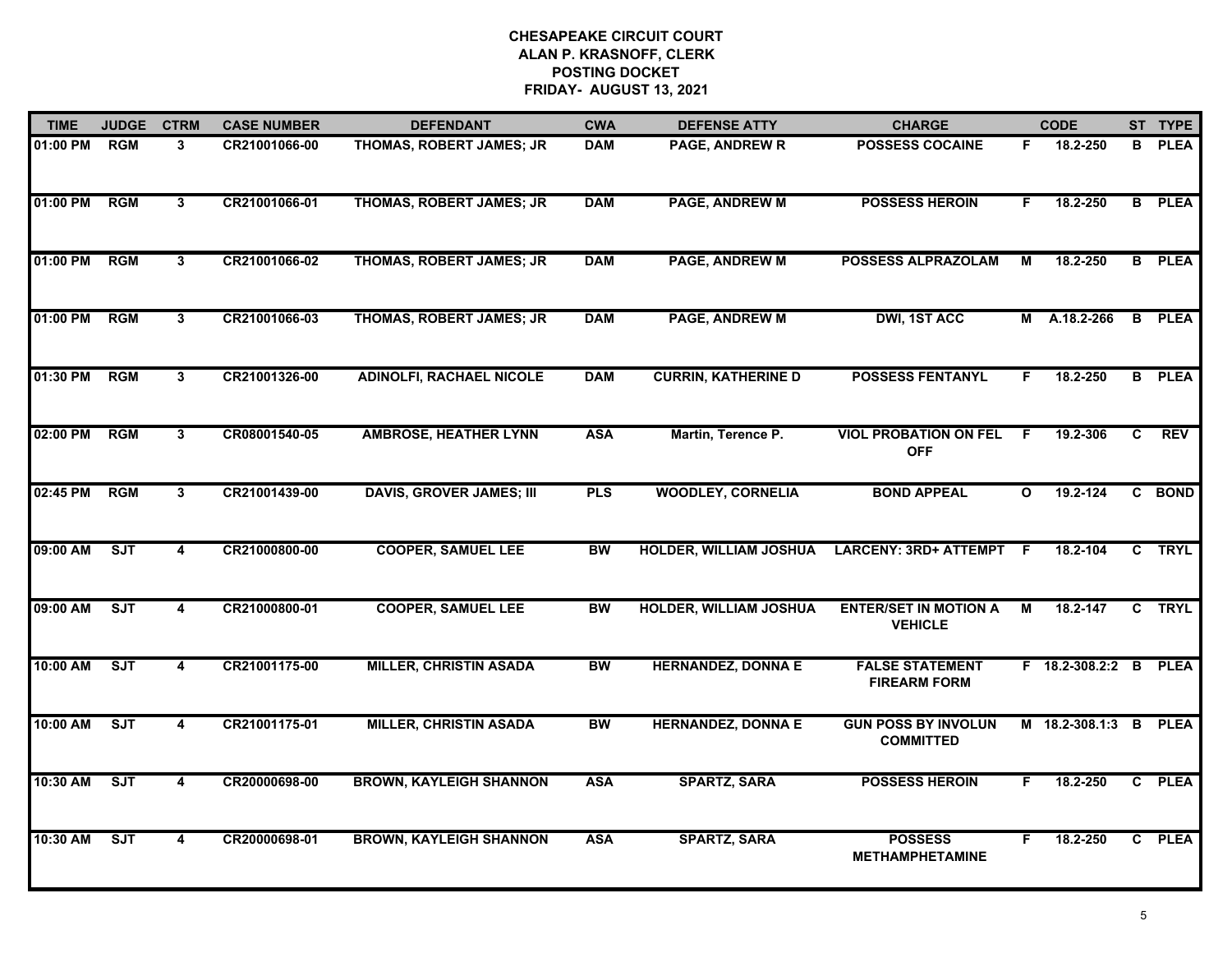| <b>TIME</b> | <b>JUDGE</b> | <b>CTRM</b>             | <b>CASE NUMBER</b> | <b>DEFENDANT</b>                      | <b>CWA</b> | <b>DEFENSE ATTY</b>       | <b>CHARGE</b>                                 |    | <b>CODE</b>      |    | ST TYPE       |
|-------------|--------------|-------------------------|--------------------|---------------------------------------|------------|---------------------------|-----------------------------------------------|----|------------------|----|---------------|
| 10:30 AM    | SJT          | 4                       | CR20000698-02      | <b>BROWN, KAYLEIGH SHANNON</b>        | <b>ASA</b> | <b>SPARTZ, SARA M</b>     | <b>FTA; PLEA</b>                              |    | $M$ 18.2-456 (6) | C. | <b>PLEA</b>   |
| 10:30 AM    | SJT          | $\overline{\mathbf{4}}$ | CR21000918-00      | <b>BROWN, KAYLEIGH SHANNON</b>        | <b>ASA</b> | Givando, Stephen P.       | <b>POSSESS</b><br><b>METHAMPHETAMINE</b>      | F  | 18.2-250         |    | C PLEA        |
| 10:30 AM    | ST           | 4                       | CR21000918-01      | <b>BROWN, KAYLEIGH SHANNON</b>        | <b>ASA</b> | Givando, Stephen P.       | <b>POSSESS CLONOZEPAM</b>                     | М  | 18.2-250         |    | C PLEA        |
| 10:30 AM    | SJT          | 4                       | CR21000918-02      | <b>BROWN, KAYLEIGH SHANNON</b>        | <b>ASA</b> | Givando, Stephen P.       | <b>DRIVE WHILE LICENSE</b><br><b>REV/SUSP</b> | М  | B.46.2-301       |    | C PLEA        |
| 11:00 AM    | ST           | 4                       | CR20001278-00      | <b>GANNON, JOSEPH MARTIN; III</b>     | <b>KAM</b> | <b>SPARTZ, SARA</b>       | <b>UNAUTHORIZED USE OF</b><br><b>VEHICLE</b>  |    | F A.18.2-102     | B  | МОТ           |
| 11:30 AM    | SJT          | $\overline{\mathbf{4}}$ | CR21001328-00      | <b>SIMBRA, BRITTANY DAWN</b>          | <b>KAM</b> | <b>MUSSONI, ERIK</b>      | <b>POSSESS</b><br><b>METHAMPHETAMINE</b>      | F. | 18.2-250         |    | C PLEA        |
| 09:00 AM    | <b>RAB</b>   | 5                       | CR21000307-00      | <b>MORTON-ALLMOND, CHARLES C; III</b> | <b>PLS</b> | <b>WOOD, HANNA</b>        | <b>FAIL TO OBEY TRAFFIC</b><br><b>SIGNAL</b>  |    | 46.2-833         |    | S TRYL        |
| 09:30 AM    | <b>RAB</b>   | $\overline{5}$          | CR21001136-00      | <b>DIGGS, ANGELA LEE</b>              | <b>PLS</b> |                           | <b>FAIL TO OBEY HIGHWAY</b><br><b>SIGN</b>    |    | 46.2-830         |    | S TRYL        |
| 10:00 AM    | <b>RAB</b>   | 5                       | CR21000811-00      | <b>MASON, STEPHANIE LEE</b>           | <b>PLS</b> |                           | <b>PROTECTIVE ORDER:</b><br><b>VIOLATION</b>  | М  | 16.1-253.2       |    | <b>B</b> TRYL |
| 10:45 AM    | <b>RAB</b>   | 5                       | CR20000445-00      | <b>FREDERICK, RASHAAD ORION</b>       | <b>PLS</b> | <b>MILLER, BRADFORD A</b> | <b>FAIL TO YIELD AT STOP</b><br><b>SIGN</b>   |    | 46.2-825         |    | S TRYL        |
| 11:15 AM    | <b>RAB</b>   | 5                       | CR20001781-02      | <b>BOYD, ERICK T</b>                  | <b>ASA</b> | <b>WINSTEAD, FAITH</b>    | <b>VIOL PROBATION ON FEL</b><br><b>OFF</b>    | F. | 19.2-306         | C  | <b>REV</b>    |
| 09:00 AM    | <b>TSW</b>   | 6                       | CR20001417-00      | <b>HARRIS, JUSTIN MICHAEL</b>         | <b>KAM</b> | PIERSALL, VON L.; III     | <b>POSS FENTANYL</b>                          | F. | 18.2-250         |    | C SENR        |
| 09:00 AM    | <b>TSW</b>   | 6                       | CR20001417-01      | <b>HARRIS, JUSTIN MICHAEL</b>         | <b>KAM</b> | PIERSALL, VON L.; III     | <b>UNAUTH POSSESSION:</b><br><b>DRUG PARA</b> | м  | 54.1-3466        |    | C SENR        |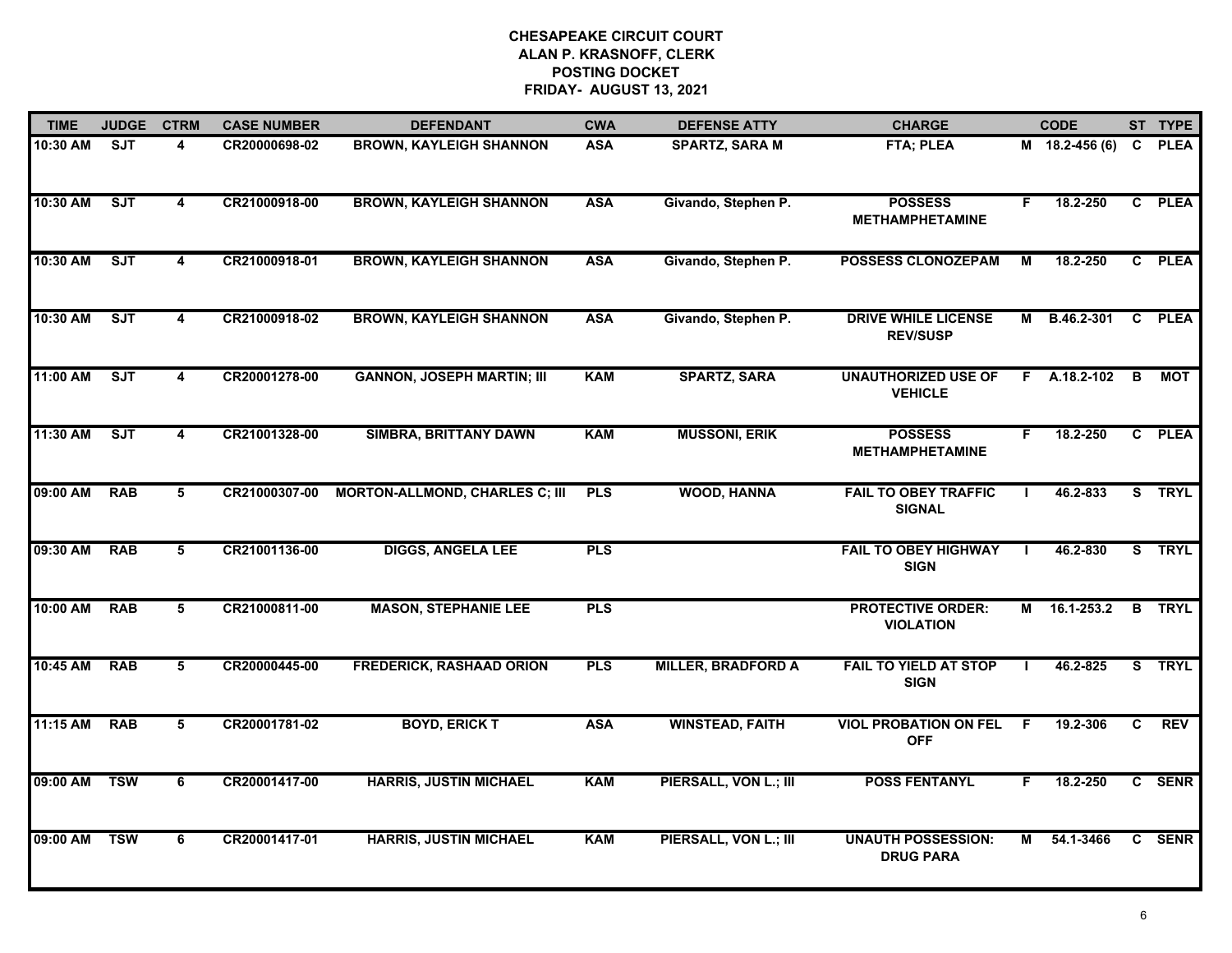| <b>TIME</b> | <b>JUDGE</b> | <b>CTRM</b> | <b>CASE NUMBER</b> | <b>DEFENDANT</b>                | <b>CWA</b> | <b>DEFENSE ATTY</b>      | <b>CHARGE</b>                                      |                | <b>CODE</b>   |                | ST TYPE       |
|-------------|--------------|-------------|--------------------|---------------------------------|------------|--------------------------|----------------------------------------------------|----------------|---------------|----------------|---------------|
| 10:00 AM    | <b>TSW</b>   | 6           | CR21001064-00      | <b>HOFFLER, JERRED JOY</b>      | <b>DAM</b> | Givando, Stephen P.      | <b>POSSESS</b><br><b>METHAMPHETAMINE</b>           | F.             | 18.2-250      | B              | <b>PLEA</b>   |
| 10:30 AM    | <b>TSW</b>   | 6           | CR21001462-00      | <b>HASKINS, JQUAN JERMARR</b>   | <b>EEM</b> | <b>LEVIN, JOHN D</b>     | <b>BOND APPEAL</b>                                 | O              | 19.2-124      | C.             | <b>BOND</b>   |
| 11:00 AM    | <b>TSW</b>   | 6           | CR20001313-00      | <b>ASKEW, DAVID WILLIAM; SR</b> | <b>BW</b>  | <b>BARLOW, JASON A</b>   | <b>GRAND LARCENY &gt;=\$500</b>                    | $\overline{F}$ | 18.2-95       | C              | <b>BOND</b>   |
| 11:00 AM    | <b>TSW</b>   | 6           | CR20001313-01      | <b>ASKEW, DAVID WILLIAM; SR</b> | <b>BW</b>  | <b>BARLOW, JASON A</b>   | STLN PRPRTY:INT TO SELL F 18.2-108.01<br>$>= $500$ |                |               | <b>C</b>       | <b>BOND</b>   |
| 11:00 AM    | <b>TSW</b>   | 6           | CR20001313-02      | <b>ASKEW, DAVID WILLIAM; SR</b> | <b>BW</b>  | <b>BARLOW, JASON A</b>   | <b>OBTAIN MONEY FALSE</b><br><b>PRET &lt;\$500</b> | M              | 18.2-178      | C.             | <b>BOND</b>   |
| 11:30 AM    | <b>TSW</b>   | 6           | CR20001355-00      | <b>HARPER, SHIKEMP QUADAIRE</b> | <b>BW</b>  | Jones, David L.          | <b>POSSESS FENTANYL</b>                            |                | 18.2-250      |                | <b>B</b> SENR |
| 11:30 AM    | <b>TSW</b>   | 6           | CR20001355-01      | <b>HARPER, SHIKEMP QUADAIRE</b> | <b>BW</b>  | Jones, David L.          | <b>POSSESS GUN W/ SCH I-II</b><br><b>DRUG</b>      | F              | 18.2-308.4    | в              | <b>SENR</b>   |
| 01:00 PM    | <b>TSW</b>   | 6           | CR20000855-00      | <b>OLNEY, JASON RICHARD</b>     | <b>SPP</b> | Black, Hugh E.; III      | STRANGLE: WOUND/INJURY F<br><b>RESULTS</b>         |                | 18.2-51.6     | $\overline{B}$ | <b>TRYL</b>   |
| 01:00 PM    | <b>TSW</b>   | 6           | CR20000855-01      | <b>OLNEY, JASON RICHARD</b>     | <b>SPP</b> | Black, Hugh E.; III      | <b>ABDUCT BY</b><br><b>FORCE/INTIMIDATION</b>      | F.             | $18.2 - 47$   | $\overline{B}$ | <b>TRYL</b>   |
| 01:00 PM    | <b>TSW</b>   | 6           | CR20000855-02      | <b>OLNEY, JASON RICHARD</b>     | <b>SPP</b> | Black, Hugh E.; III      | <b>ASSAULT &amp; BATTERY-FAM</b><br><b>MEMBER</b>  | M              | $18.2 - 57.2$ | B              | <b>TRYL</b>   |
| 03:00 PM    | <b>TSW</b>   | 6           | CR21001448-00      | <b>PERKINS, MURRAY L</b>        | <b>BEC</b> | <b>WOODLEY, CORNELIA</b> | <b>BOND APPEAL</b>                                 | $\Omega$       | 19.2-124      | C.             | <b>BOND</b>   |